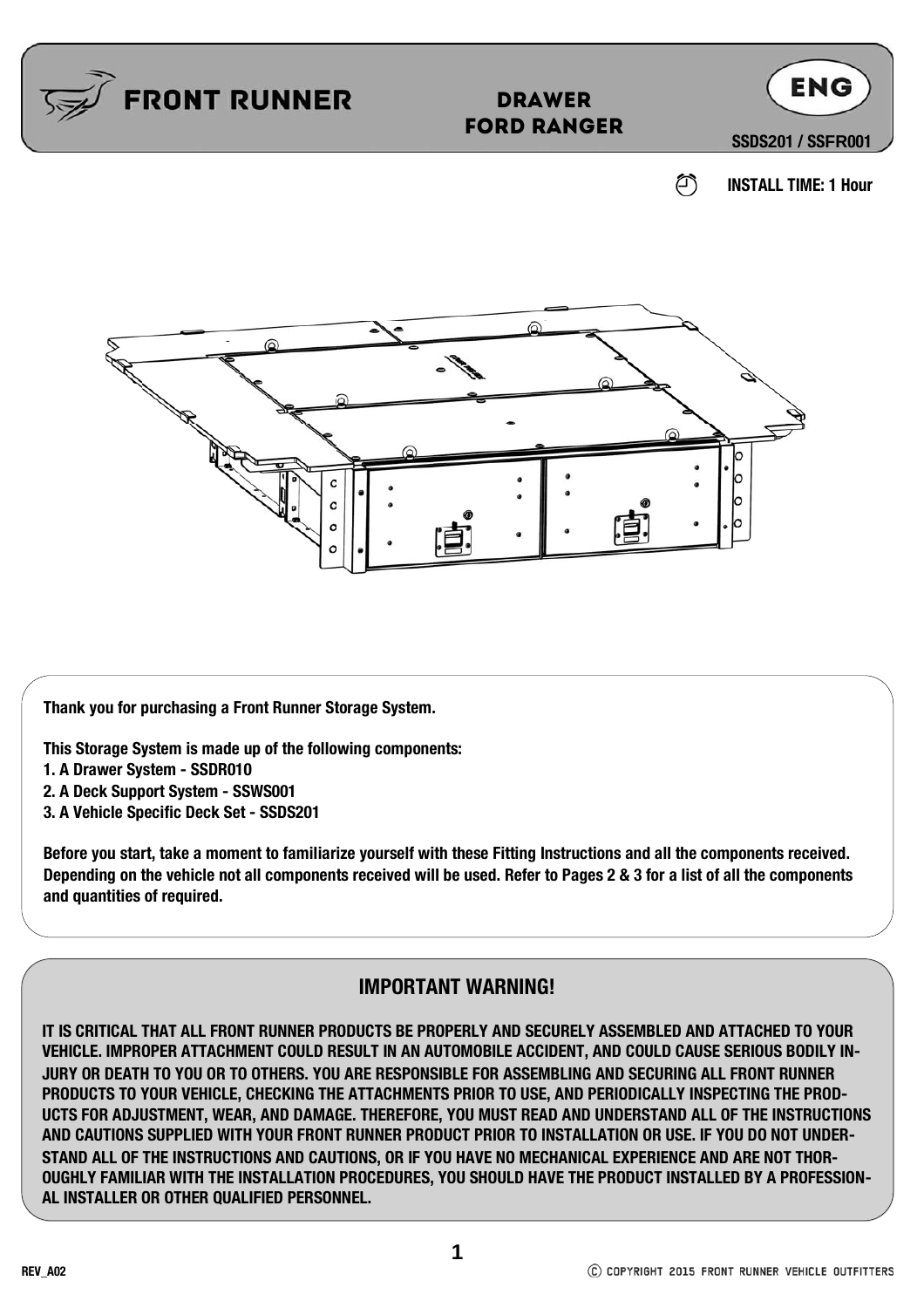

#### GET ORGANIZED...

**Here is what you are looking at for SSDR010:**

| Item#                   | <b>Quantity</b> | <b>Description</b>         |
|-------------------------|-----------------|----------------------------|
| 1                       | 1               | <b>TWIN DRAWER SYSTEM</b>  |
| $\overline{\mathbf{2}}$ | 4               | <b>TURNBUCKLE</b>          |
| 3                       | 4               | WING NUT                   |
| 4                       | 4               | <b>D-RING</b>              |
| 5                       | 4               | <b>M6 x 20 HEX BOLT</b>    |
| 6                       | 4               | <b>M6 SPRING WASHER</b>    |
|                         | 4               | <b>M6 x 19 FLAT WASHER</b> |
| $\overline{\mathbf{8}}$ | 6               | <b>EYE NUT</b>             |
| 9                       | 6               | <b>STUD PLATE</b>          |
| 10                      | 6               | <b>NYLON WASHER</b>        |
| 11                      | 4               | 60mm C-HOOK                |
| 12                      | $\mathbf 2$     | <b>M8 x 16 HEX BOLT</b>    |
| 13                      | 1               | <b>M8 CHANNEL NUT</b>      |
| 14                      | 1               | <b>M8 x 25 FLAT WASHER</b> |
| 15                      | 1               | <b>M8 SPRING WASHER</b>    |
| 16                      | 1               | TRACK                      |

#### **You will need:**

- **10 mm Flat & Socket Wrench**
- **4 mm Hex Key**
- **a Friend**
- **Measuring Tape**
- **Suitable Marker Pen**
- **Drill Machine**
- **6.5 mm Drill Bit**







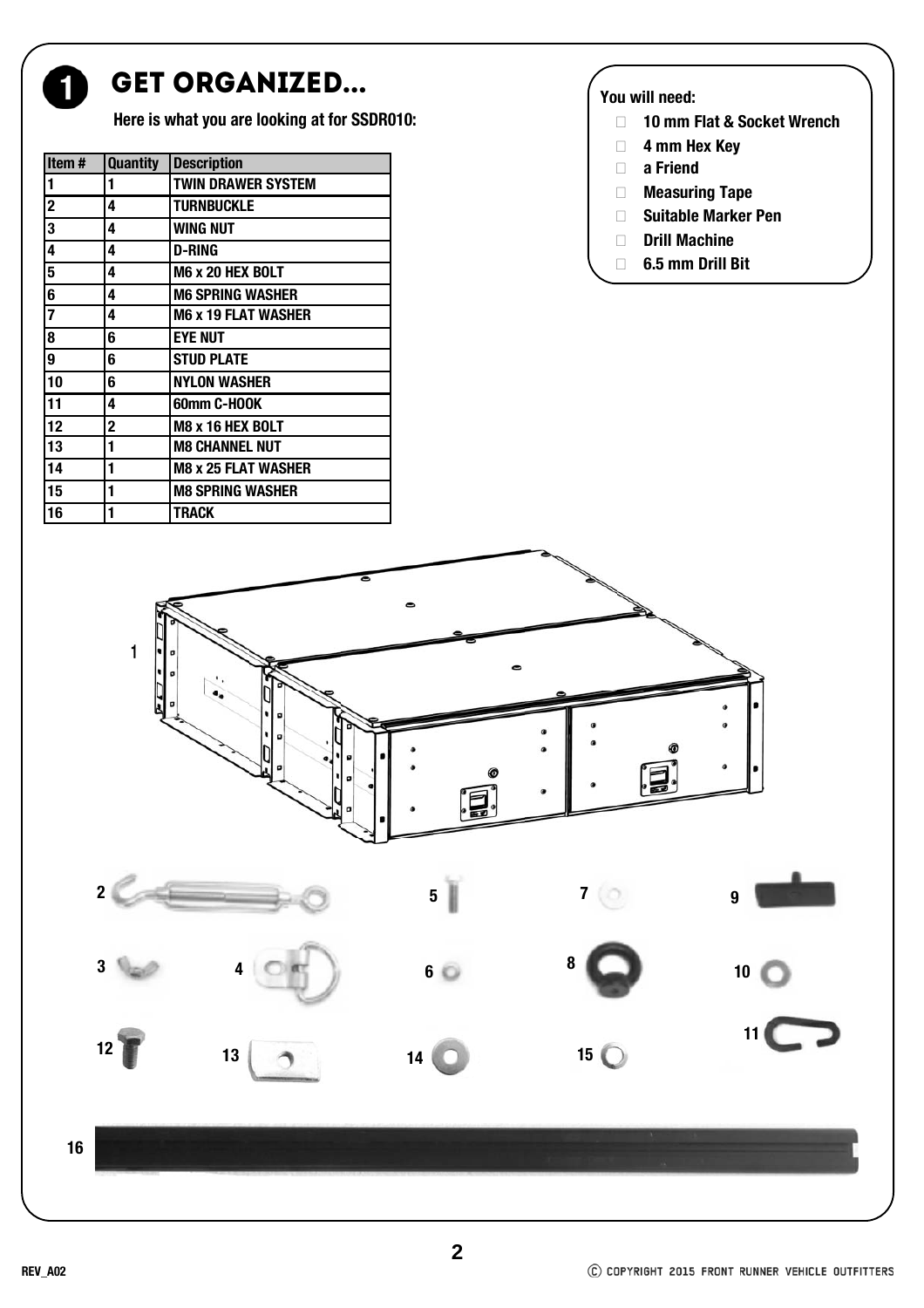GET ORGANIZED CONT...

**Here is what you are looking at for SSWS001:**

| Item#           | <b>Quantity</b> | <b>Description</b>                   |
|-----------------|-----------------|--------------------------------------|
| 17              | 11              | M6 x 20 HEX BOLT                     |
| 18              | 11              | <b>M6 SPRING WASHER</b>              |
| 19              | 16              | <b>M6 FLAT WASHER</b>                |
| 20              | 16              | M6 x 16 HEX BOLT                     |
| $\overline{21}$ | 27              | <b>M6 x 19 FLAT WASHER</b>           |
| 22              | 16              | <b>M6 NYLOC NUT</b>                  |
| 23              | 1               | <b>REAR SUPPORT</b>                  |
| 24              | 6               | WING SLIDER TYPE 1 - 3 LEFT, 3 RIGHT |
| 25              | 4               | <b>CORNER WING - 2 LEFT, 2 RIGHT</b> |
| 26              | $\mathbf{2}$    | WING SLIDER TYPE 2 - 1 LEFT, 1 RIGHT |
| 27              | 4               | SIDE WING - 2 LEFT, 2 RIGHT          |



| <b>Item # Quantity Description</b> |                         |    |         |                                               |                             |          |  |                   |  |  |  |    |    | 29              |  |     | 30 |  |    |  |
|------------------------------------|-------------------------|----|---------|-----------------------------------------------|-----------------------------|----------|--|-------------------|--|--|--|----|----|-----------------|--|-----|----|--|----|--|
| 28                                 | 1                       |    |         |                                               | <b>FRONT LEFT DECK</b>      |          |  |                   |  |  |  |    |    |                 |  |     |    |  |    |  |
| 29                                 |                         |    |         |                                               | <b>REAR LEFT DECK</b>       |          |  |                   |  |  |  |    |    |                 |  |     |    |  |    |  |
| 30                                 | 1                       |    |         | <b>REAR RIGHT DECK</b>                        |                             |          |  |                   |  |  |  |    |    | 32 <sub>o</sub> |  |     |    |  |    |  |
| 31                                 | 1                       |    |         | <b>FRONT RIGHT DECK</b>                       |                             |          |  |                   |  |  |  |    |    |                 |  | 35  |    |  |    |  |
| 32                                 | $\overline{\mathbf{2}}$ |    |         | <b>M6 NYLOC NUT</b>                           |                             |          |  |                   |  |  |  |    |    |                 |  |     |    |  |    |  |
| 33                                 | $\overline{2}$          |    |         |                                               | <b>D-RING</b>               |          |  |                   |  |  |  |    |    |                 |  |     |    |  |    |  |
| 34                                 | $\overline{\mathbf{6}}$ |    |         |                                               | <b>M10 x 50 FLAT WASHER</b> |          |  |                   |  |  |  |    |    | 33              |  | 36  |    |  |    |  |
| 35                                 | 6                       |    |         | M6 x 25 HEX BOLT<br><b>M6 x19 FLAT WASHER</b> |                             |          |  |                   |  |  |  |    |    |                 |  |     |    |  |    |  |
| 36                                 | 4                       |    |         |                                               |                             |          |  |                   |  |  |  | 28 |    |                 |  |     |    |  | 31 |  |
| 37                                 | $\overline{\mathbf{2}}$ |    |         | <b>M6 x 25 COUNTERSUNK SCREW</b>              |                             |          |  |                   |  |  |  |    |    |                 |  |     | 37 |  |    |  |
| 38                                 | $\mathbf 2$             |    |         | <b>M6 FINISHING WASHER</b>                    |                             |          |  |                   |  |  |  |    |    |                 |  |     |    |  |    |  |
| 39                                 | 1                       |    |         | <b>LEFT HAND FRONT FACE</b>                   |                             |          |  |                   |  |  |  |    |    |                 |  |     |    |  |    |  |
| 40                                 | 1                       |    |         | <b>RIGHT HAND FRONT FACE</b>                  |                             |          |  |                   |  |  |  |    | 34 |                 |  | 38( |    |  |    |  |
| 41                                 | 4                       |    |         | <b>M6 x 16 BUTTON HEAD BOLT</b>               |                             |          |  |                   |  |  |  |    |    |                 |  |     |    |  |    |  |
|                                    |                         |    |         |                                               |                             |          |  |                   |  |  |  |    |    |                 |  |     |    |  |    |  |
|                                    | 0                       |    | $\circ$ |                                               | $\mathbb{O}$                |          |  | 41 $\blacksquare$ |  |  |  |    |    |                 |  |     |    |  |    |  |
|                                    | $\circ$                 | 39 |         |                                               | 40                          | $\Omega$ |  |                   |  |  |  |    |    |                 |  |     |    |  |    |  |
|                                    | 0                       |    |         |                                               |                             | O        |  |                   |  |  |  |    |    |                 |  |     |    |  |    |  |
|                                    | 0                       |    | $\circ$ | $\mathbf{0}$                                  |                             | 0        |  |                   |  |  |  |    |    |                 |  |     |    |  |    |  |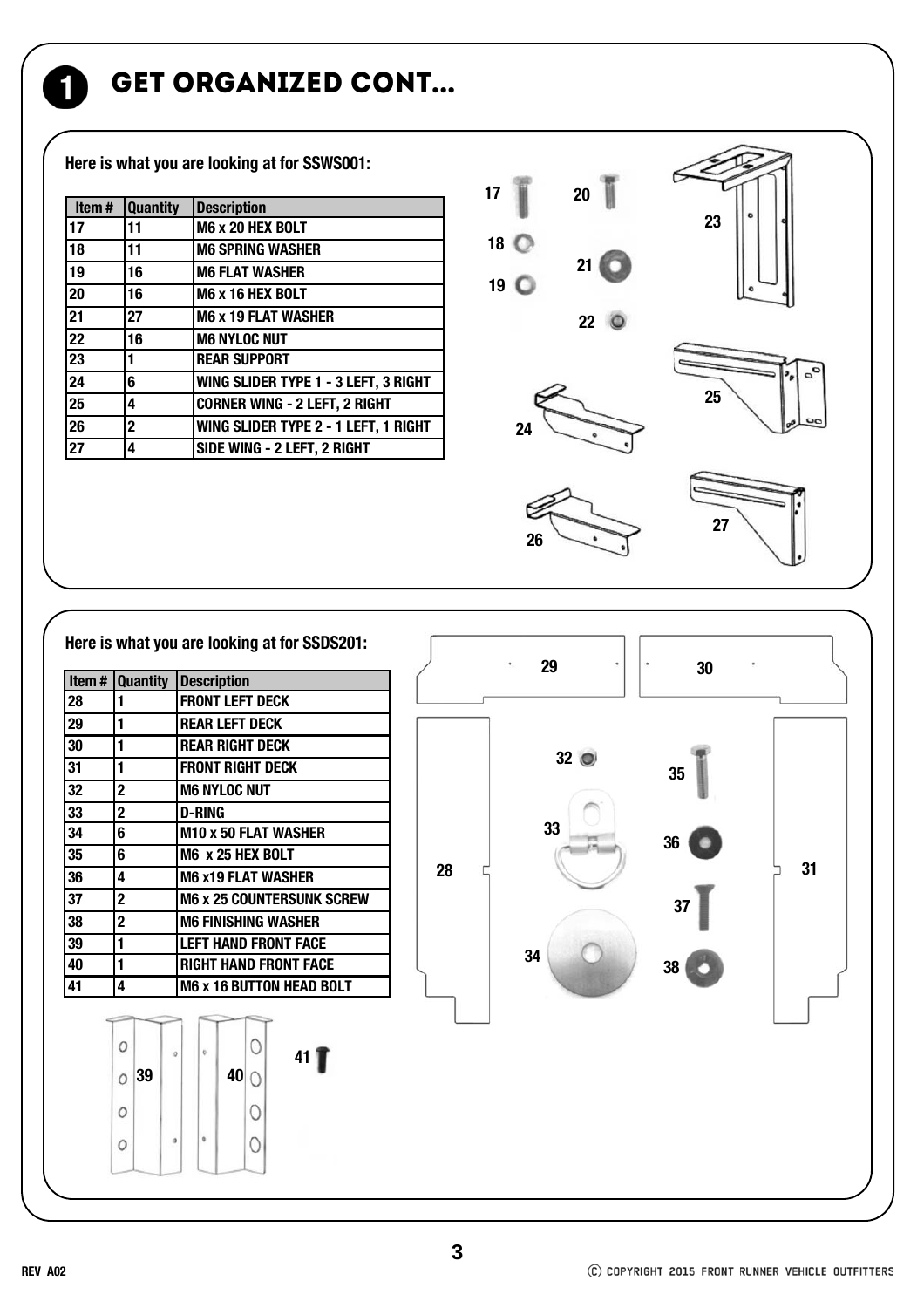## Prepare for installation

**Loosely assemble the left and right hand Side Wing Sets (Items 24, 27) as shown below using two M6 x 16 Hex Bolts, two M6 Flat Washers, two M6 x 19 Flat Washers and two M6 Nyloc Nuts as shown (Items 19, 20, 21, 22) received with SSWS001.**  $(A)$ 





( **B** ) Using Step 2A as a guide, loosely assemble the Corner Wings (Items 24, 25, 26) as shown. Assemble 1 Left, 1 Right Assemble 1 Left, 1 Right  $\pmb{\mathcal{R}}$ ൹ O  $\mathcal{O}_{\mathcal{O}}$ 00  $\mathscr{D}_{\mathscr{D}}$ P

( C ) Loosen the round end of the four Turn Buckles (Item 2) supplied with SSDR010. Screw a M6 Wing Nut (Item 3) onto each round end and reassemble the Turn Buckles as shown.



C COPYRIGHT 2015 FRONT RUNNER VEHICLE OUTFITTERS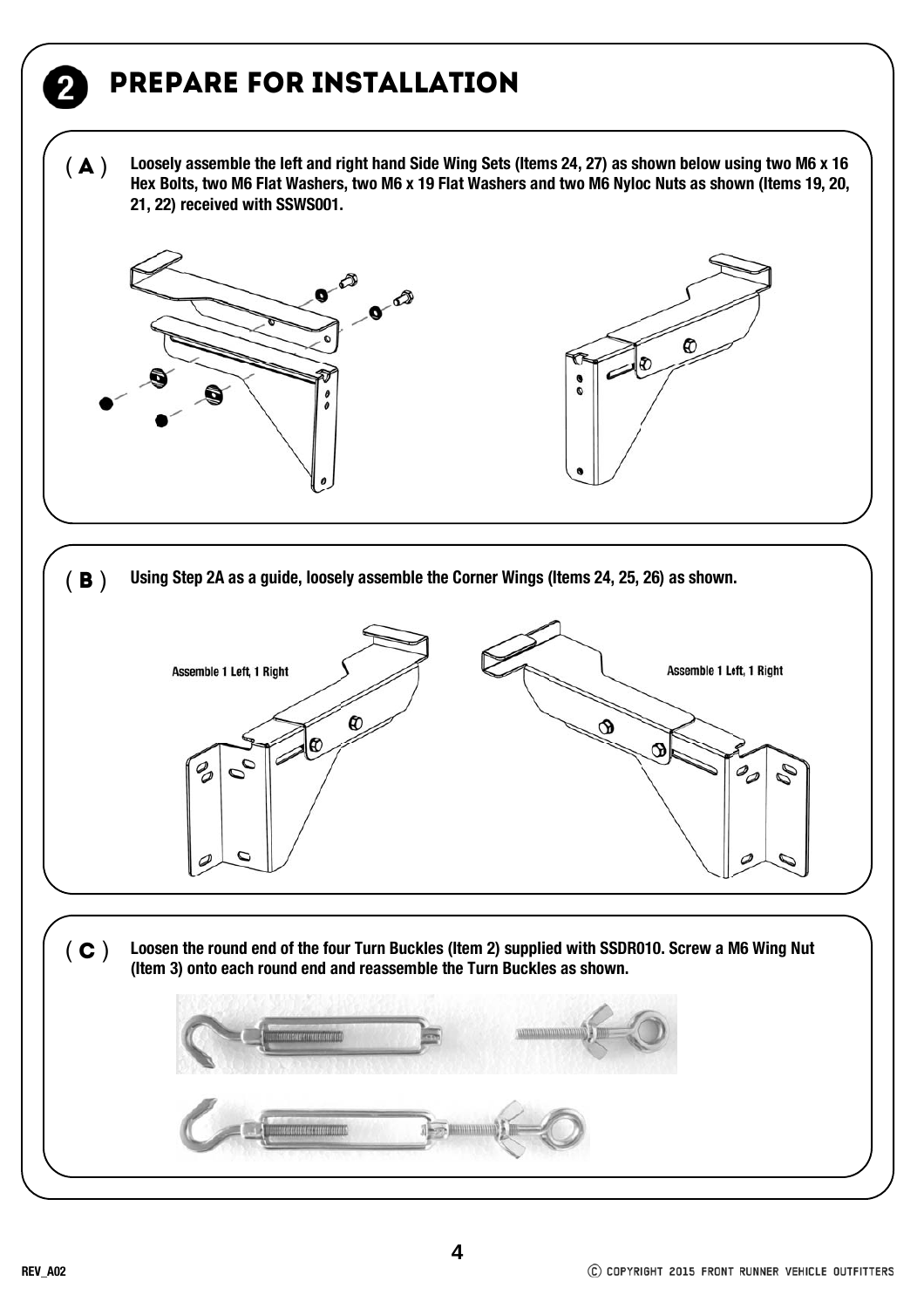# Prepare for installation cont...

**Slide a Channel Nut (Item 13) into each end of the Track (Item 16). Place the Track under the front of the Drawer System and line the Channel Nuts in the Track up with the mounting holes in the front corners of the Drawer System. Loosely secure the Track to the Drawer System using the two M8 x 16 Hex Bolts, two M8 x 25 Flat Washers and two M8 Springs Washers (Items 12, 14 15). Center the Track from left to right and fasten.**   $(D)$ 



 $( E )$  Looking at the rear of the Drawer System, remove the bolts as indicated by the arrows. Keep the bolts and **washers safe as they will be used at a later stage.**



( F ) **Using six M6 x 20 Hex Hex Bolts, six M6 Spring Washers and six M6 x 19 Flat Washers removed in Step 2E, secure the Rear Support (Item 23) to the back of the Drawer System as shown.**

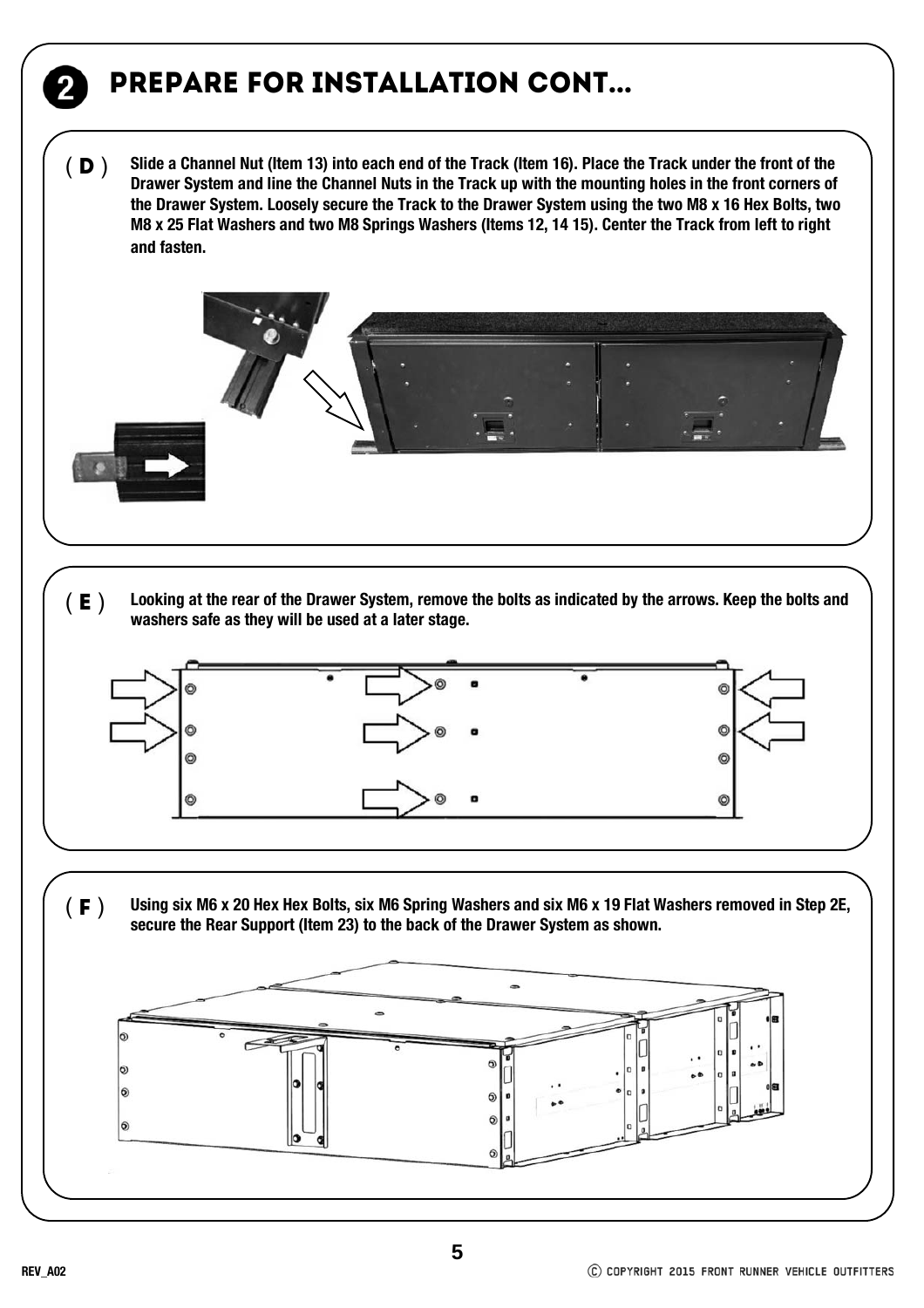## Prepare for installation cont...

**Looking from the front of the Drawer System, loosely secure a D-ring (Item 4) supplied with SSDR010 to the top of each first support pillar using a M6 x 20 Hex Bolt, M6 Spring Nut and M6 x 19 Flat Washer (Items 5, 6 & 7) supplied with SSDR10 as shown below.**   $(G)$ 



( H ) **Working inside the loadbay, just below the wheel arches towards the rear of the vehicle, measure and mark the load bay either side as indicated below. Drill a 6.5mm hole on each of your markings.**

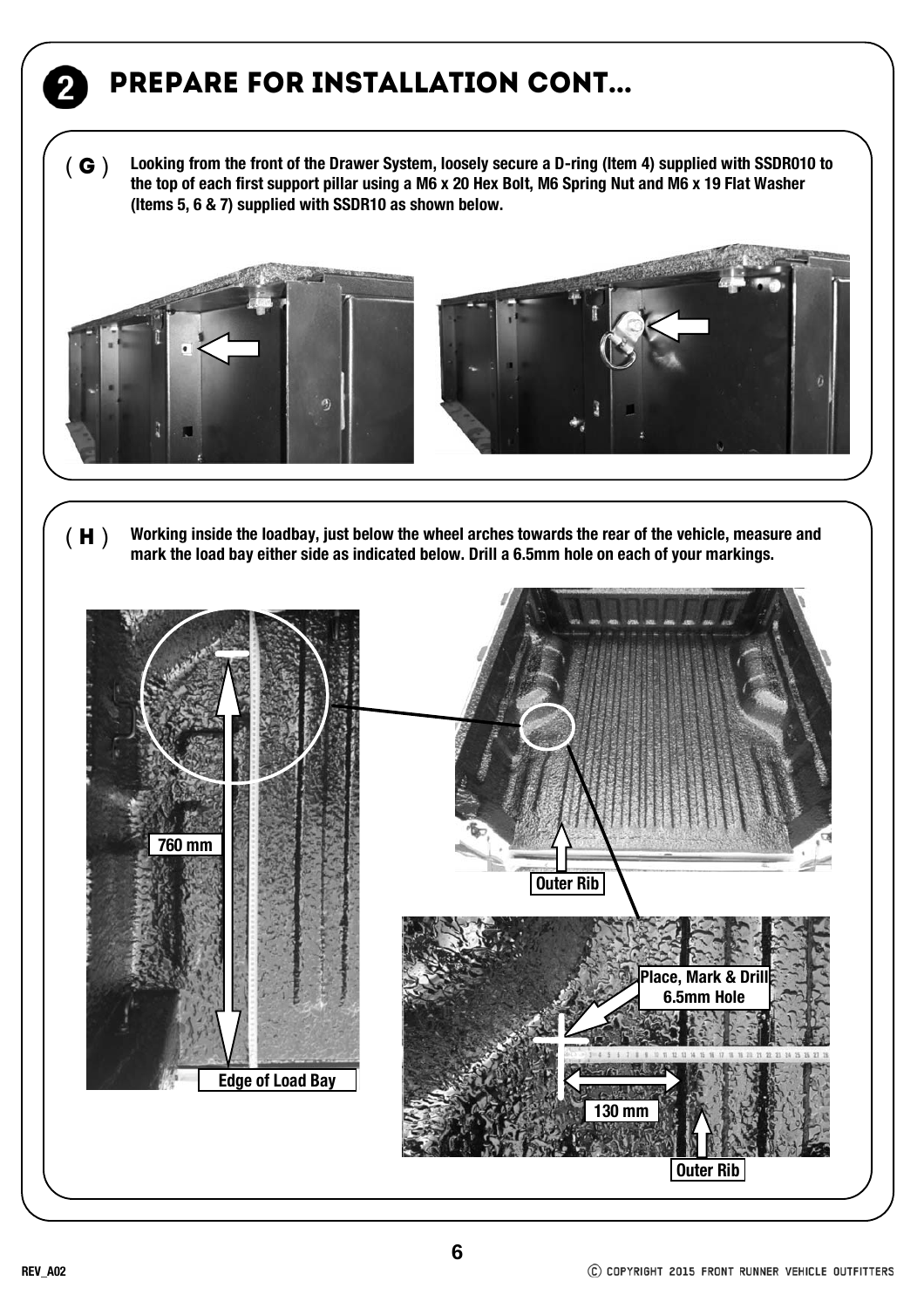### Prepare for installation cont...

**Secure the two D-rings (Item 33 received with SSDS201) to the inside of the vehicle's load bay. You will be bolting through the two 6.5 mm holes drilled in Step 2H using two M6 x 25 Hex Bolts, four M6 x 19 Flat Washers, two M10 x 50 Flat Washers and a two M6 Nyloc Nuts (Items 32, 34, 35, 36 received with SSDS201) as shown.**  $(I)$ 





 $\overline{\mathbf{2}}$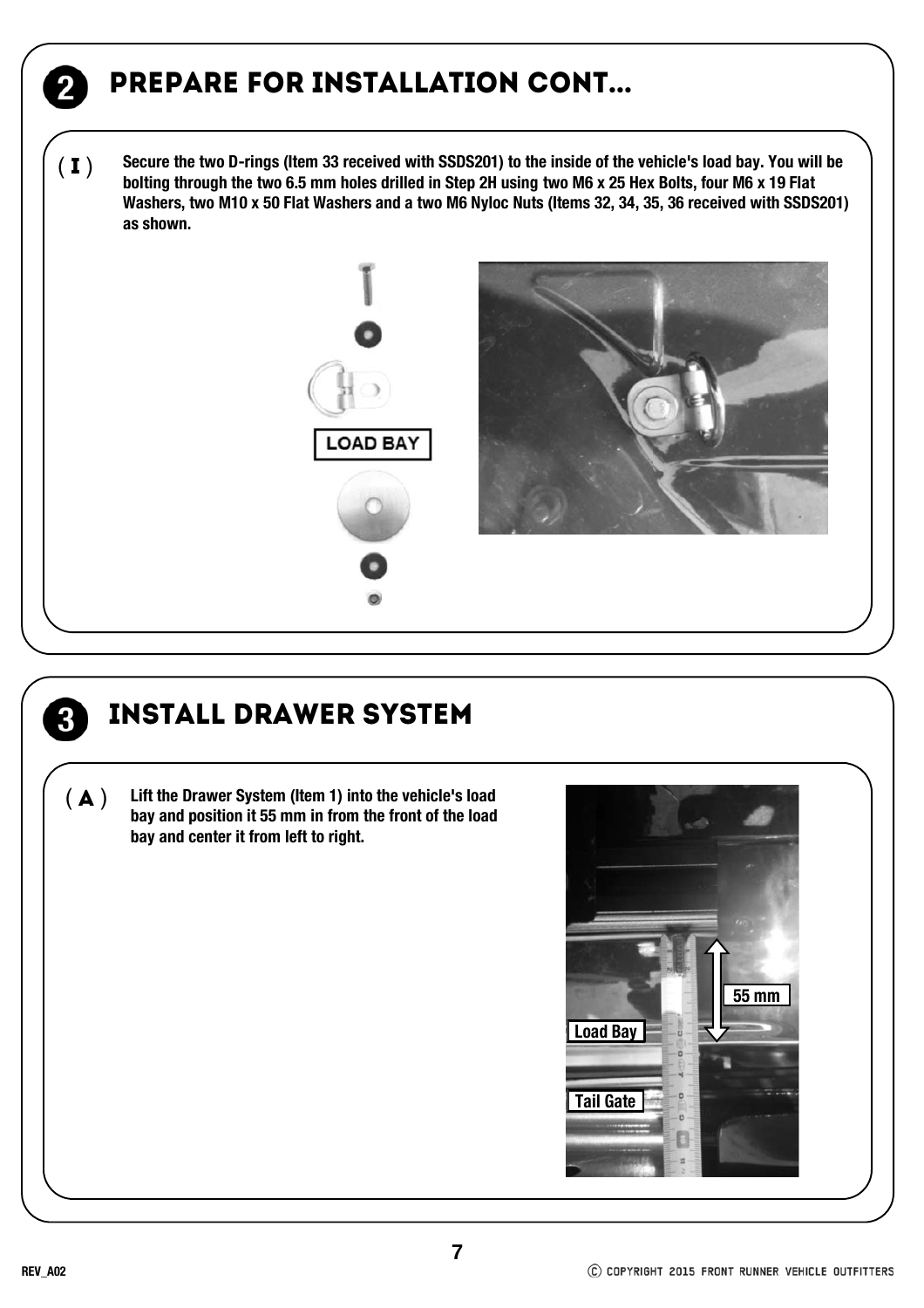#### Install Drawer System cont...

**Secure the Side Wing Assemblies from Step 2A to the Drawer System using six M6 x 20 Hex Bolts, six M6 Spring Washers and six M6 Flat Washers (Items 17, 18, 21) received with SSWO001.**  $(B)$ 

**When securing the TOP of the MIDDLE Wing Assemblies, loosely secure a D-Ring (Item 4) to the Drawer and Wing Assembly using a M6 x 20 Hex Bolt, M6 Spring Washer and M6 x 19 Flat Washer (Items 5, 6, 7) recieved with SSWO008 as shown.**



**Position the Corner Wing Assemblies from Step 2B over the corners of the Drawer as shown. Secure the Assemblies to the Drawer using the remaining M6 x 20 Hex Bolts, M6 x 19 Flat Washers and M6 Spring Washers as shown.**  $(C)$ 

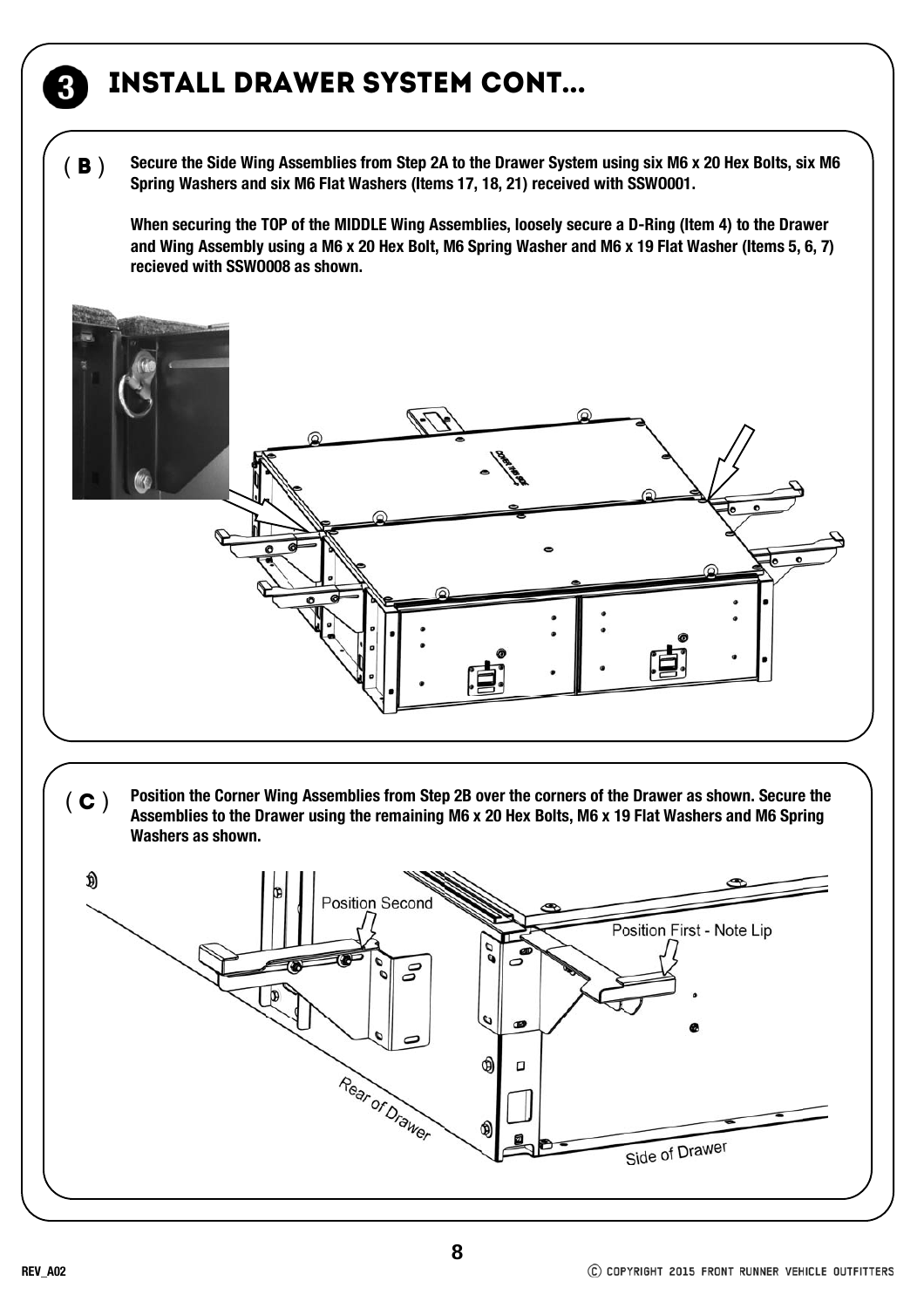#### Install Drawer System cont...

**Secure the middle D-ring mounts on the Drawer System to the D-rings fitted in Step 2I using a C-hook and Turn Buckle (Items 2, 11) each side. Secure the front D-Ring mounts to the tie down rings found at the rear of the vehicle using the remaining C-hooks and Turn Buckles. Ensure the Wing Nut goes towards the top of the Drawer System. When tightening the Turn Buckles ensure that the Drawer System remains centered left to right and 55 mm from the front. Once the Drawer is secure in position tighten the Wing Nuts on the Turn Buckles and the Bolts securing the D-rings to the Drawer System and the vehicle's load bay.**  $(D)$ 



(**E** ) Fit the Side and Rear Decks (Items 28, 29, 30, 31) into position, by "clipping" the outer edge of the Decks **into the Wing Sliders (Items 24 & 26) and pushing the Decks towards the outside of the vehicle, thereby adjusting the Slider to the correct length. Once you are happy with the length of the Slider, carefully remove the Decks taking care not to move the Sliders and fasten the two bolts on each Slider, locking it into position.**

(**F**) Secure the center of the Rear Decks to the Rear Support (Item 23) using the two M6 x 25 Countersunk<br>Bolts and two M6 Finishing Washers (Items 37 & 38).